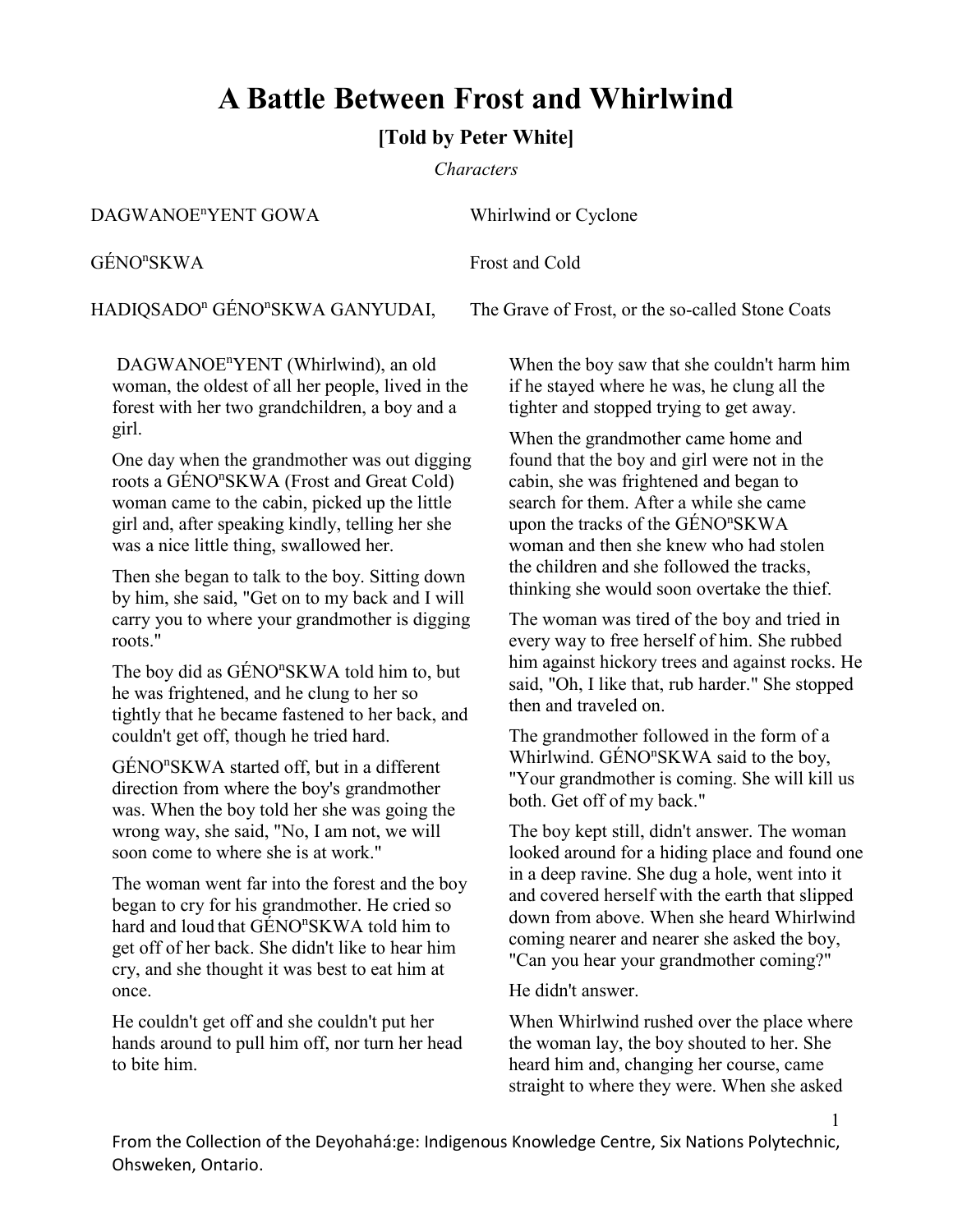the boy if he was there, the woman told him to keep still, but he called out, "I am here!"

Whirlwind blew the earth from the hiding place and shouted, "DAGWANOE<sup>n</sup>YENT, get off of GÉNO<sup>n</sup>SKWA's back!" That instant the boy slipped off and went among the rocks. The old woman hurled stones at the GÉNO<sup>n</sup>SKWA, tore off her clothes and killed her. Then she took her grandson and started for home.

On the way, she said to him, "Never let yourself be treated in that manner again. Never let anyone abuse you. You can conquer everybody if you use your power, for you are of the Whirlwind family."

The old woman stayed at home for a time, caring for her grandson.

Meanwhile some of the GÉNO<sup>n</sup>SKWA woman's people found her trail and followed it till they came to where her body was. They asked who had killed her and her spirit answered, "Whirlwind killed me." Right away the GÉNO<sup>n</sup>SKWA men decided to kill old woman Whirlwind.

Whirlwind, out on one of her journeys, discovered their plans. She went home and said to her grandson, "We must get your sister out of GÉNO<sup>n</sup>SKWA 's stomach, she is sitting there and crying for me."

They set out and when they reached the place where the body lay, the old grandmother built a fire and began to burn tobacco, saying, "This is what we like! This is what we like!" She burned half a pouchful and pushed the smoke toward the body, repeating, "This is what we like." Then she called, "My grandchild, come out of GÉNO<sup>n</sup>SKWA's body!"

When the girl didn't come, the old woman said to her grandson, "We must have people come and help us. We have many relatives, uncles, aunts, and cousins, we will call them." Then she called each relative by name, and one after another they came. They built a fire at GÉNO<sup>n</sup>SKWA's head, and burned tobacco, as

they walked around the fire each threw in tobacco, saying, "Ne vonoes, ne vonoes" (This is what we like).

When the last one had thrown in tobacco, the girl, panting for breath, came out and asked, "How long have I been here?" She was very weak. They gave her tobacco smoke and she inhaled it till she gained strength, then all Whirlwinds went home.

When the old woman and her grandchildren had been at home some time, a GÉNO<sup>n</sup>SKWA woman came to the cabin, she talked pleasantly, found out there were only three persons there and left thinking it would be a small task to kill them.

After the woman had gone, Whirlwind said to her grandchildren, "We are in trouble now. A great number of those people will come against us. They have assembled somewhere nearby. When the struggle begins I don't know that we will be able to come home again." She went out and called, "DAGWANOE"YENT GOWA! DAGWANOEn YENT GOWA!"

The girl asked, "Grandmother, what are you doing?"

"I am calling our relatives," answered the old woman,

The Whirlwinds came, one by one, when all were there the old woman said, "Each one of you must have a big round stone to strike with."

They had just picked up the stones when the GÉNO<sup>n</sup>SKWAs began to come; there were thousands and thousands of them.

The Whirlwinds were frightened when they saw how strong the enemy was. The old woman said, "We must separate and fight singly. Keep the stones in your hands, be firm and have faith that you will kill one man with each blow you strike."

The Whirlwinds went in different directions; the GÉNO<sup>n</sup>SKWAs chased them.

From the Collection of the Deyohahá:ge: Indigenous Knowledge Centre, Six Nations Polytechnic, Ohsweken, Ontario.